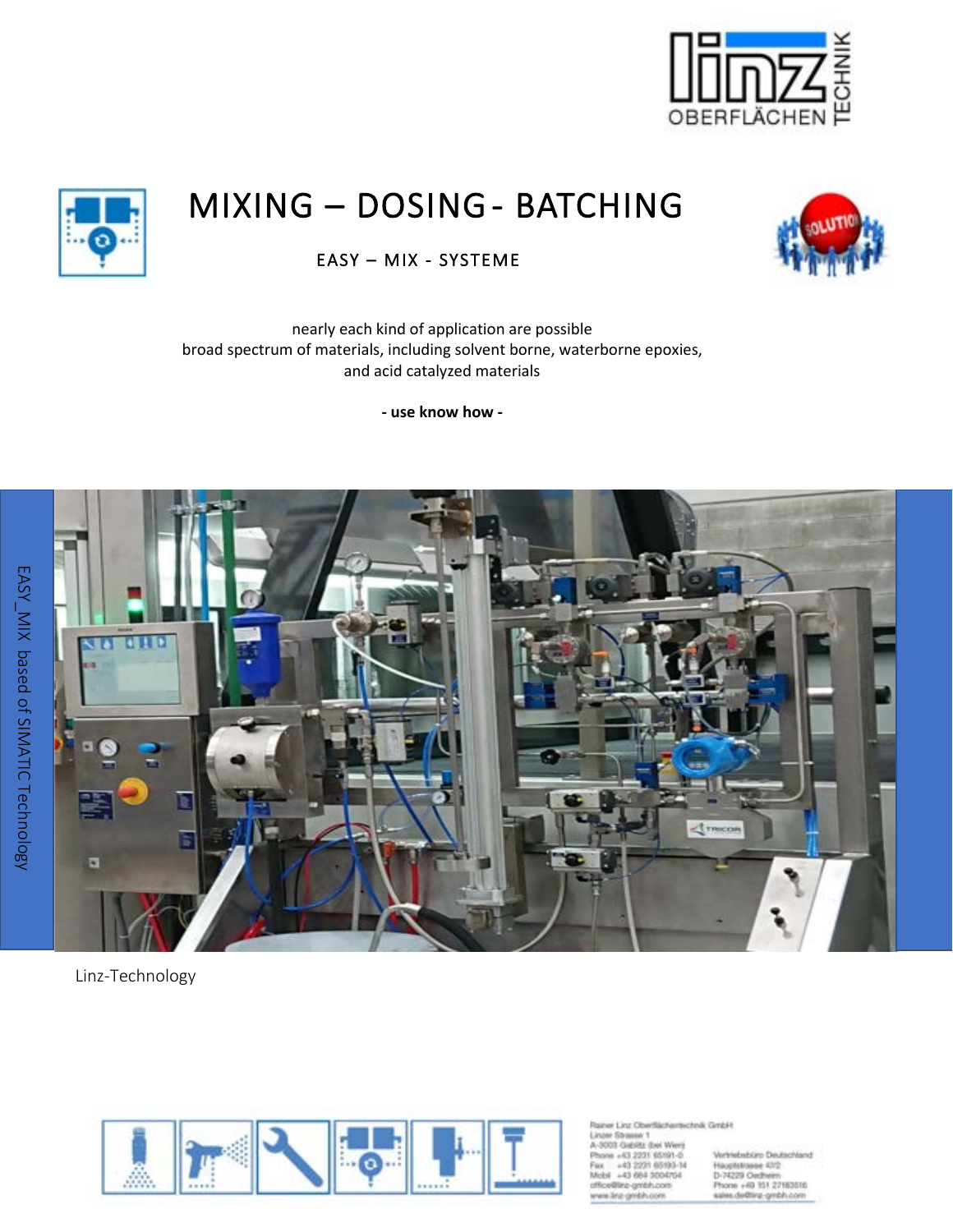

# **Easy Mix systeme** based of SIMATIC TECHNOLOGY

operating by Touch or using PN/PN coupler and operate from your PLC



support from beginning **SERVICE – UPDATE BY VPN REMOTE CONTROL**





Rainer Linz Oberflächertechnik GmbH Linder Stresse 1<br>A-3003 Gabilitz (bei Werr)<br>Phone +43 2231 65191-0 Fax: +43 2231 65193-14<br>Mobil +43 664 3004704 office@inz-gmbh.com<br>wwie.linz-gmbh.com

Vertriebsbürp Deutschland Hauptstrasse 47/2<br>D-74229 Oedheim Phone +49 151 27163516<br>sales de@line-gmbh.com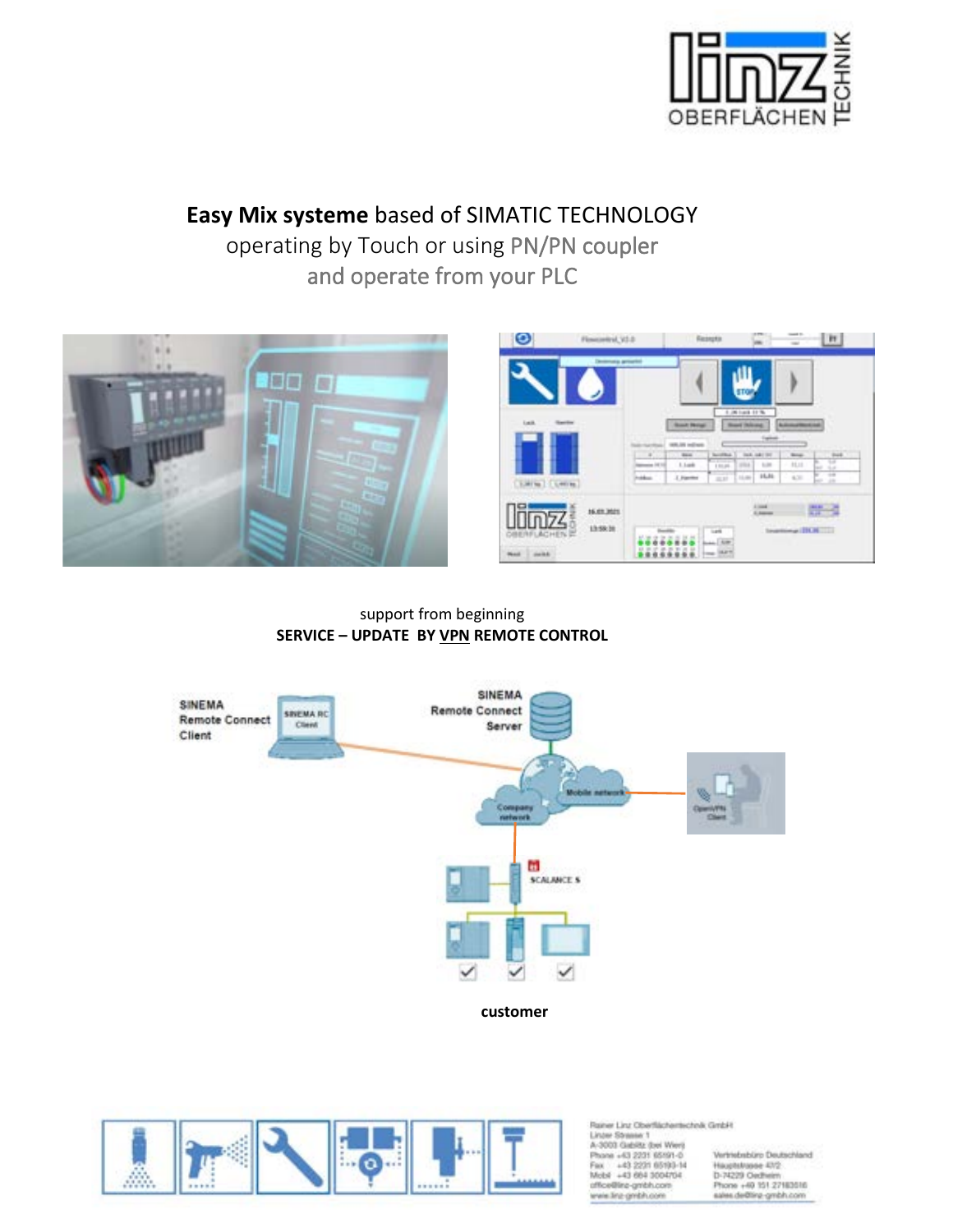

### **TECHNICAL EQUIPMENT, OPTIONS**

- **Software: FlowControl useable for each application configuration**
- **operating: 1 4 components**
- **pressure: 1-250 bar**
- **flow measurement: Coriolis flowmeter / Gear flowmeter / inductive flowmeter**
- **supply system: piston pump, diaphragm pump, eccentric pump, piston dispenser**
- **mixing system: injection system, device control**
- **ratio: 0,1:1 1 : 1**
- **accuracy: depending from equipment and material 0,5 % xxxx**
- **the use of valves and assemblies will be adapted to customer requirements**

**MEASURING DEVICES** flow rate adaptable to your application (0,01 – xxx kg/min.)

- Coriolis flowmeter
- **•** Inductive flowmeter

• Gear flowmeter









### dispense devices



Rainer Linz Oberflächertechnik GmbH Linter Stressor 1 A-3003 Gabiltz (bei Werg hane +63 2231 65191-0 43, 2031 65193-14 43 664 3004704 e-gmbh.com na-cimbin.co

Vertriebsbürp Deutschland Hauptstrasse 47/2<br>D-74229 Oecheim Phone +40 151 27183516<br>sales de@inz-gmbh.com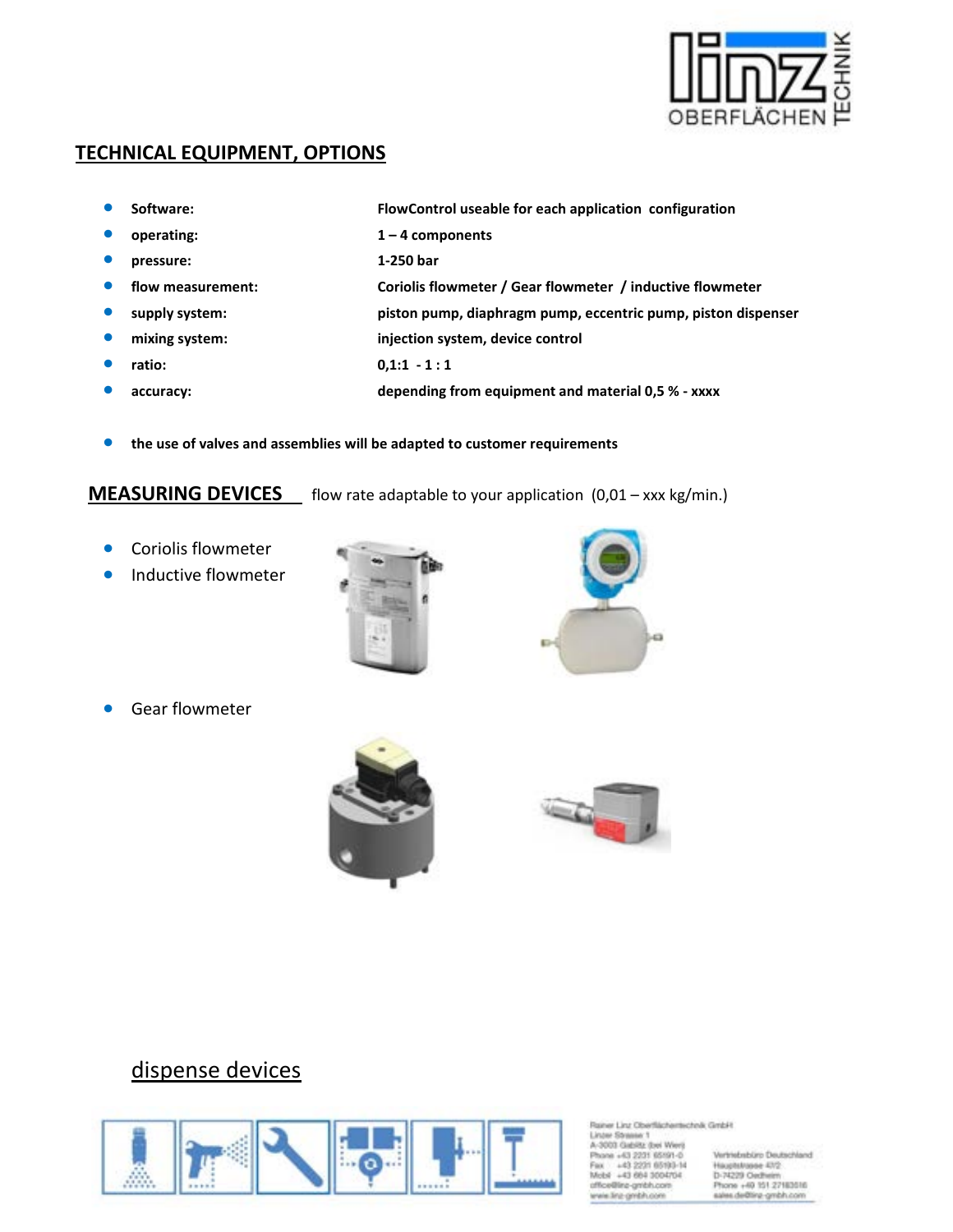

gear pumps: different types and flowrates, adapted to your application

- ADLC coated (easy cleaning)
- TITAN coated (abrasive products)
- stainless steel
- different types of gears
- servo drive management



**eccentric pumps:** different types and flowrates, adapted to your application

- stainless steel
- different stators



### **2 component Airless intern mix system ALP**

(for products with short pot life time)

### airless hand gun airless automatic gun



Linz Oberfächertscheik GmbH

Shreeker 1 43 2231 65191-0 On distribution

Vertriebsbüro Deutschland Hauptstrasse 47/2<br>D-74229 Oecheim Phone +49 151 27183516<br>sales.de@linz-gmbh.com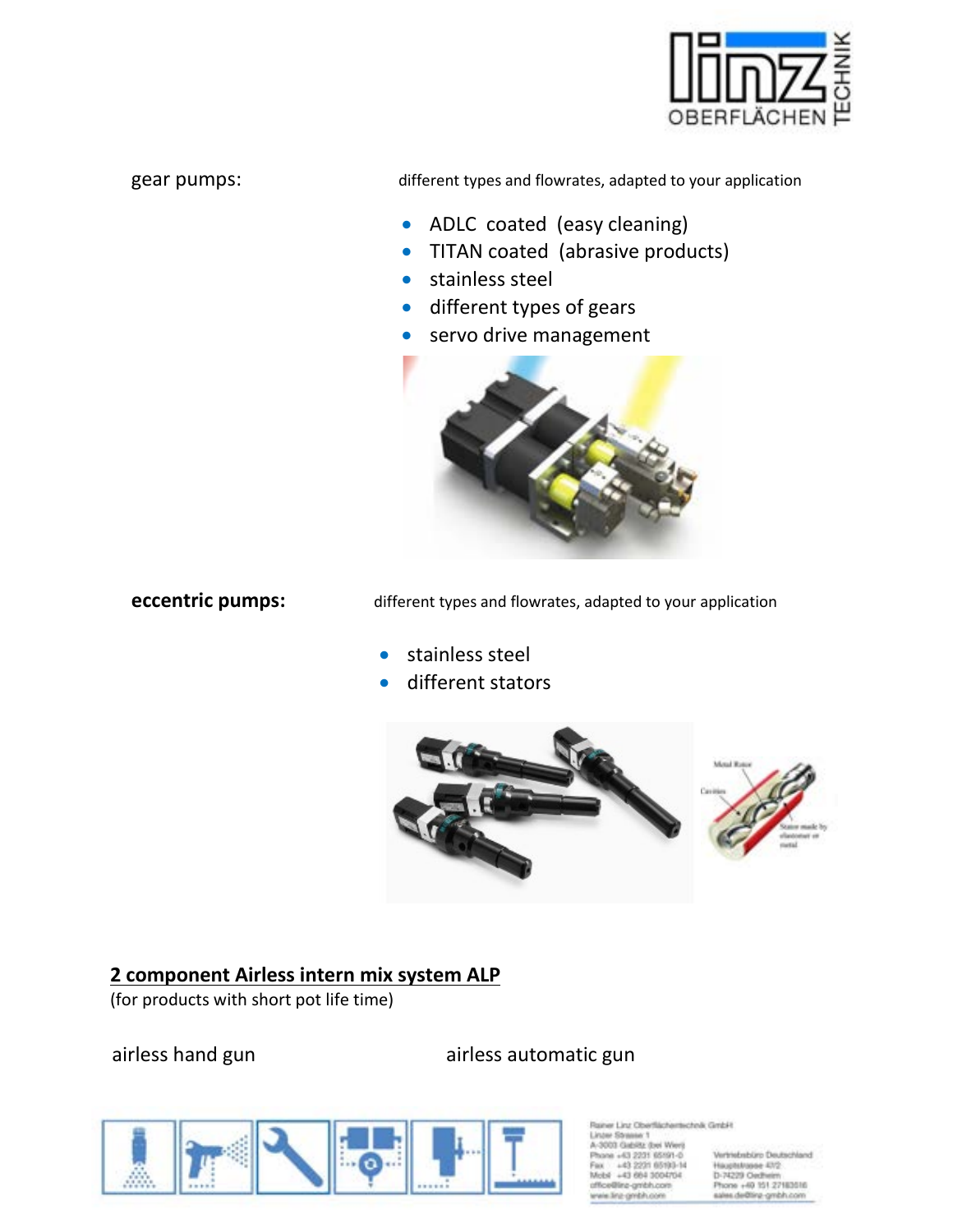





- ALP gun system in combination with our FlowControl system
- max. high pressure 150 bar
- standard airless nozzle tips
- gun triggering by capacitive sensor
- A + B component can be activate in single mode

### **supply pumps esay mix**

diaphragm pumps: different types and flowrates, adapted to your application



• pneumatic pump, stainless steel

• sizes: G 3/8" - G ½ " - G 1"



iner Linz Oberflächertschnik GmbH **Index Streamer 1** drills (but Went +63 2231 65191-0 **HOSE ARNALLAR** a5i. 43 664 3004704

Vertriebsbüro Deutschland Hauptstrasse 47/2<br>D-74229 Oecheim Phone +40 151 27183516<br>sales de@inz-gmbh.com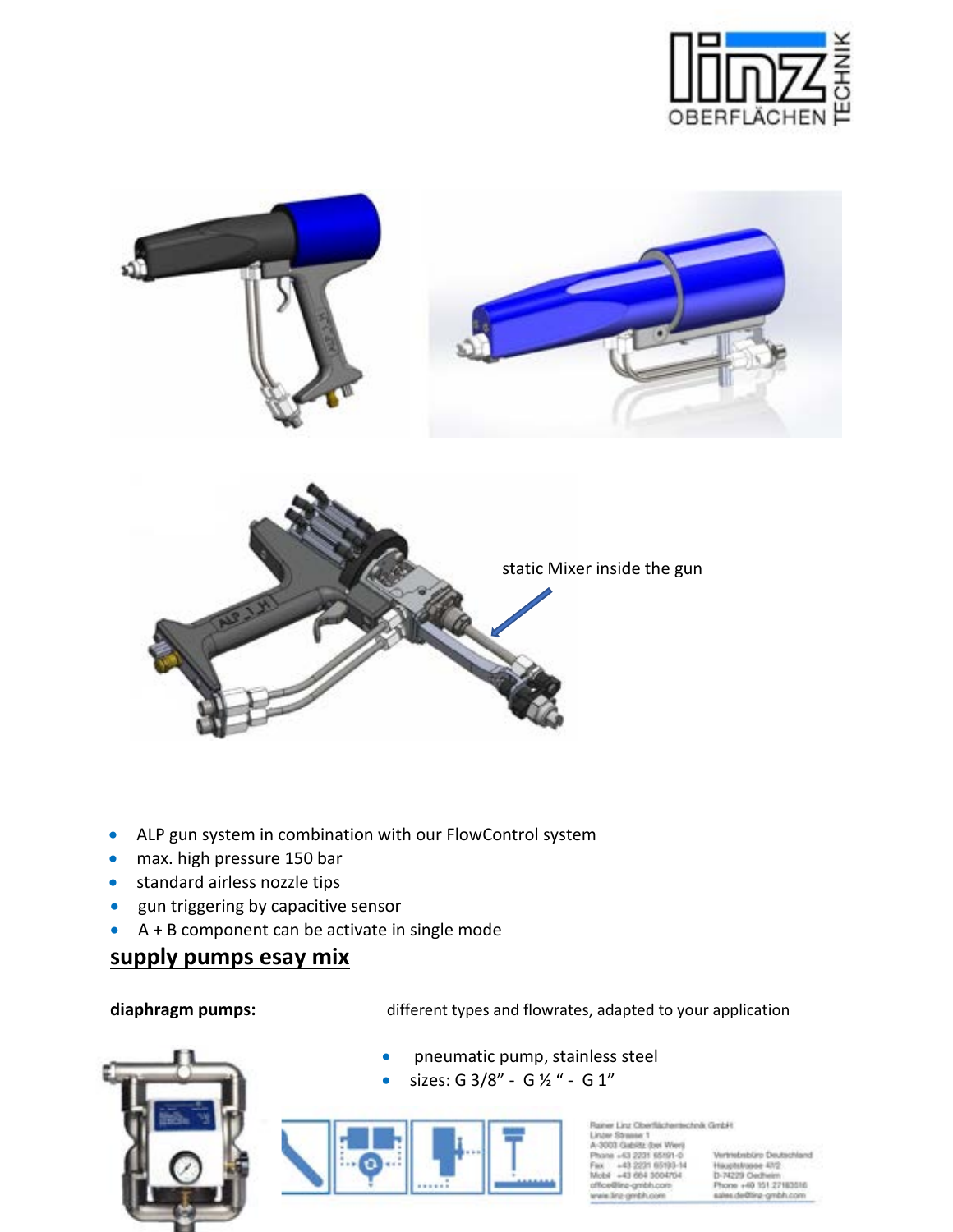

#### **piston pumps:** different types and flowrates, adapted to your application



### **different**

**pressure tanks:** different sizes and quality, with stirrer and level control

• classic piston pump systems • bellows pumps for isocyanate





# **spray application 2 component water-based glue**

automatic spray manual spray



seer Linz Oberflächertechnik GmbH Linter Stressor 1 3003 Gabiltz (bei Wert) cane +43 2231 65191-0 43, 2031 65193-14

43 664 3004704

a-ambh.con la cinistico

Vertriebsbüro Deutschland Hauptstrasse 47/2<br>D-74229 Oedheim Phone +49 151 27183516<br>sales de@inz-gmbh.com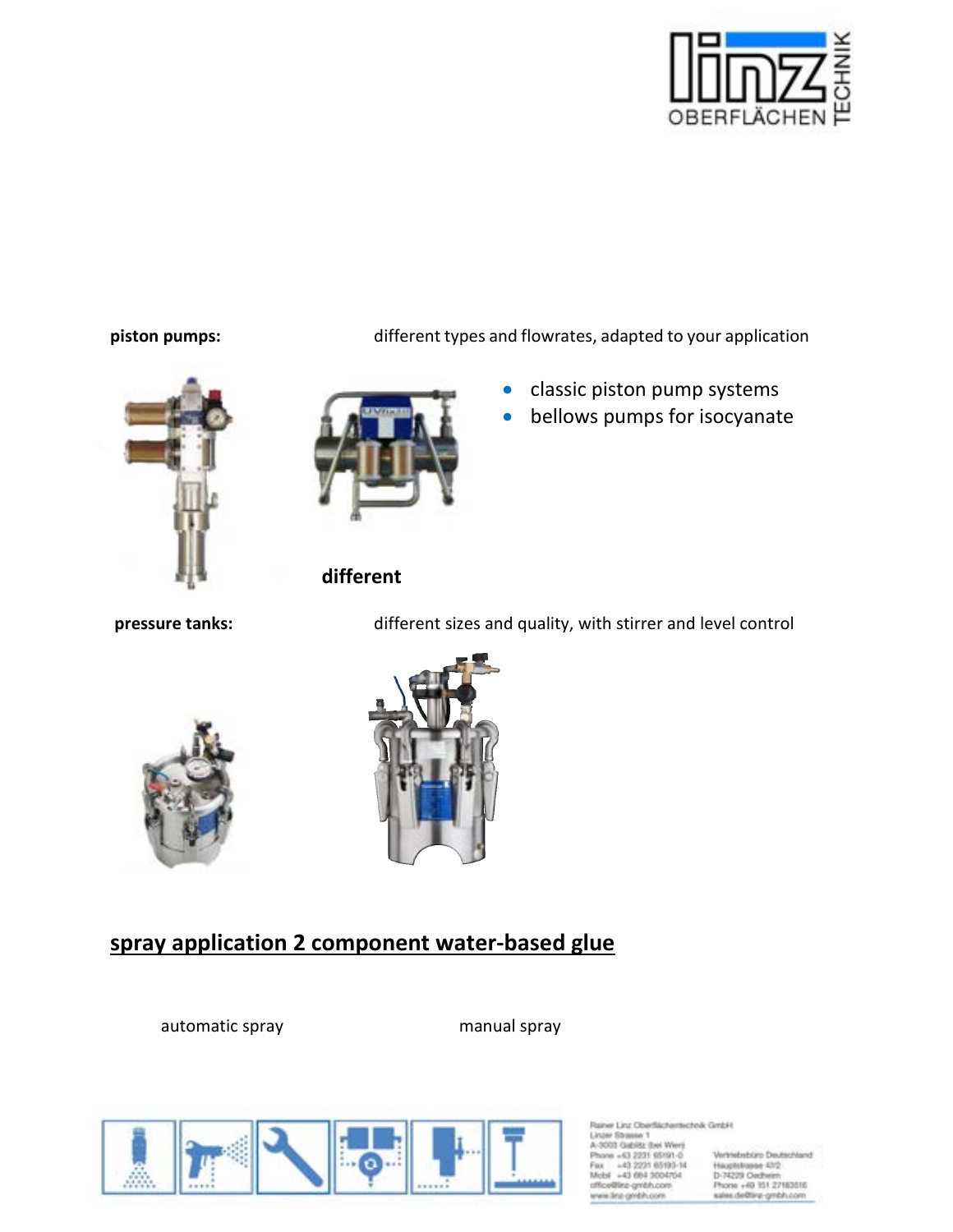

















# **spray application Airless electrostatic 2 component**



Rainer Linz Oberflächertscholk GmbH<br>Linzer Strassk 1<br>A-3001 Gabita: (bei Weri)<br>Phone +63 2231 65191-0<br>Fax. +43 2231 65191-14<br>Media: +43 2661 3004704<br>Microsline problicorii – Friene<br>unfordline gmbh.com – Friene<br>weis linz gm

Vertrebsbüro Deutschland<br>Hisoplatusse 43/2<br>D-74229 Oedheim<br>Phone +60 151 27183515<br>Kales de@ing-gmbh.com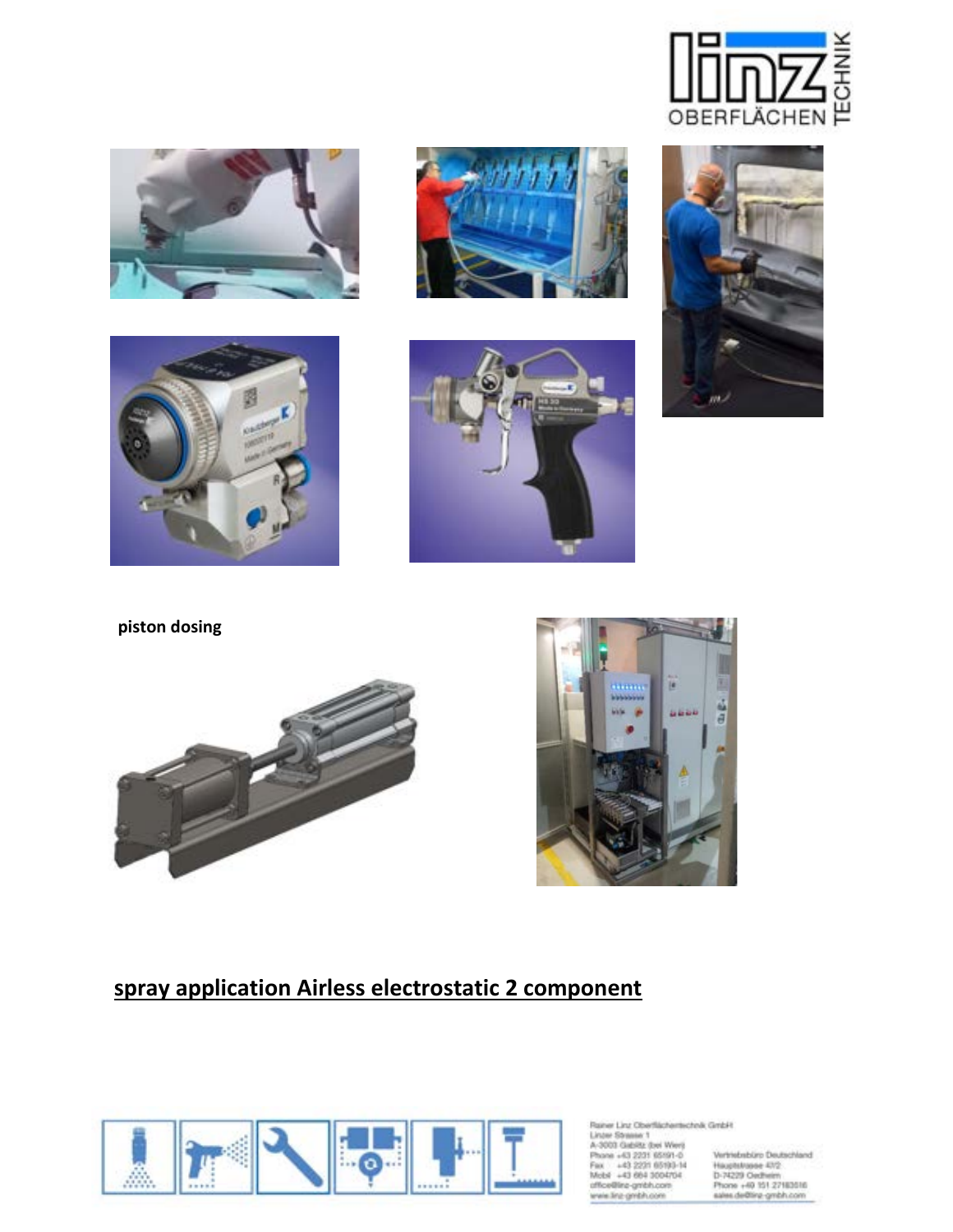





automatic gun flush station after potlife and air assistant spray system





# **spray application automatic HVLP - 3 component**



Rainer Linz Oberflächertscholk GmbH<br>Linzer Strassk 1<br>A-3003 Gabildz (bei Werji<br>Phone +63 2221 65991-0 Vertrie<br>Pan +63 2221 65993-14 Haupt<br>Mots +43 664 3004704 D-7422<br>Mots +43 664 3004704 D-7422 office@ing-gmbh.com<br>wwis.line.gmbh.com

Vertriebsbüro Deutschland<br>Hauplsbusse 43/2<br>D-74229 Oedheim<br>Phone +60 151 27183516<br>sales.de@fara\_gmbh.com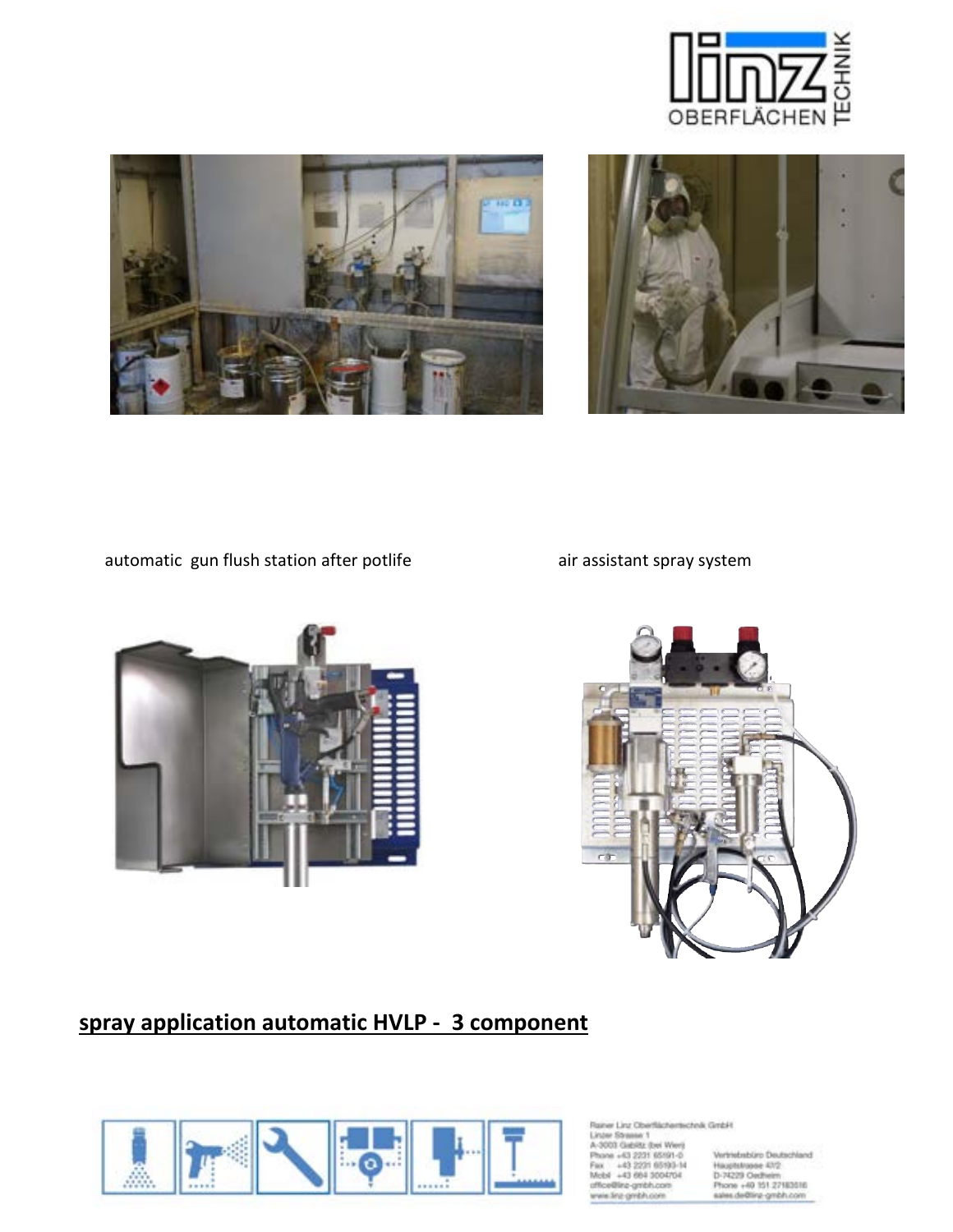

**EASY MIX** (recipe scanning) supply center

**diaphragm pumps** 

 **agitator, level control**



**dosing by gear pumps, measuring by coriolis system**







Rainer Linz Oberflächertscholk GmbH<br>Linzer Strassk 1<br>A-3003 Gabildz (bei Werji<br>Phone +63 2221 65991-0 Vertrie<br>Pan +63 2221 65993-14 Haupt<br>Mots +43 664 3004704 D-7422<br>Mots +43 664 3004704 D-7422 office@inz-gmbh.com<br>wwie.linz-gmbh.com

Vertrebabliro Deutschland<br>Hauplstrusse 43/2<br>D-74229 Oedhem<br>Phone +60 151 27183516<br>sales.de@fing-gmbh.com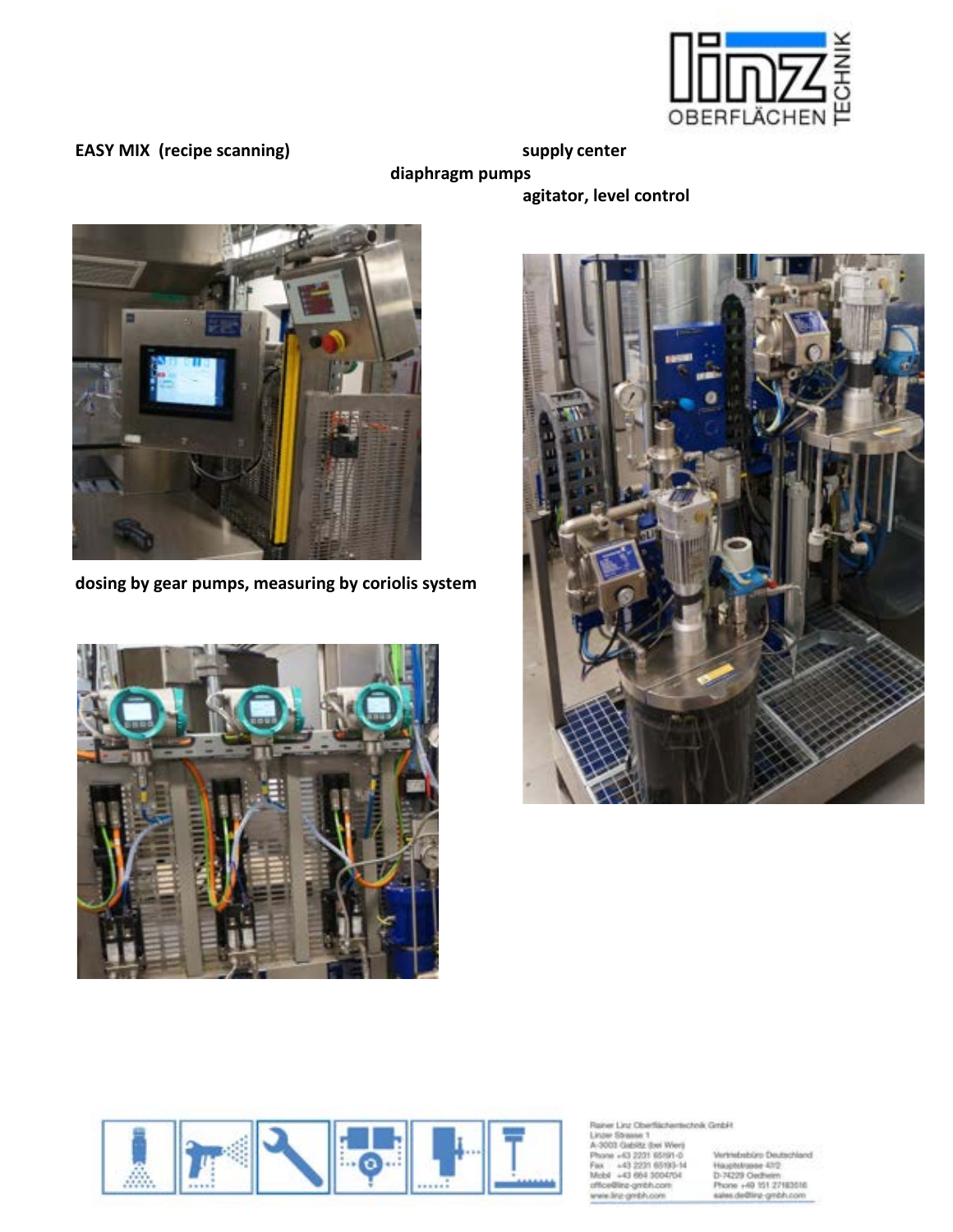

## **spray application automatic HVLP – 2 component**





water based 2 component system





Rainer Linz Oberflächertscholk GmbH<br>
1. Linzer Stresse 1<br>
A-3000 Gabitz (bei Werg<br>
1. Phone -43 2221 65991-0<br>
1. Phone -43 2221 65993-14<br>
1. Mobil -43 864 3004704<br>
1. Mobil -43 864 3004704<br>
1. 1. 2. 1. 1. 1. 1. 1. 1. 1. 1. office@ine-gmbh.com<br>wwie.line.gmbh.com

Vertriebsbüro Deutschland<br>Hauplsbusse 43/2<br>D-74229 Oedheim<br>Phone +60 151 27183516<br>sales.de@fara\_gmbh.com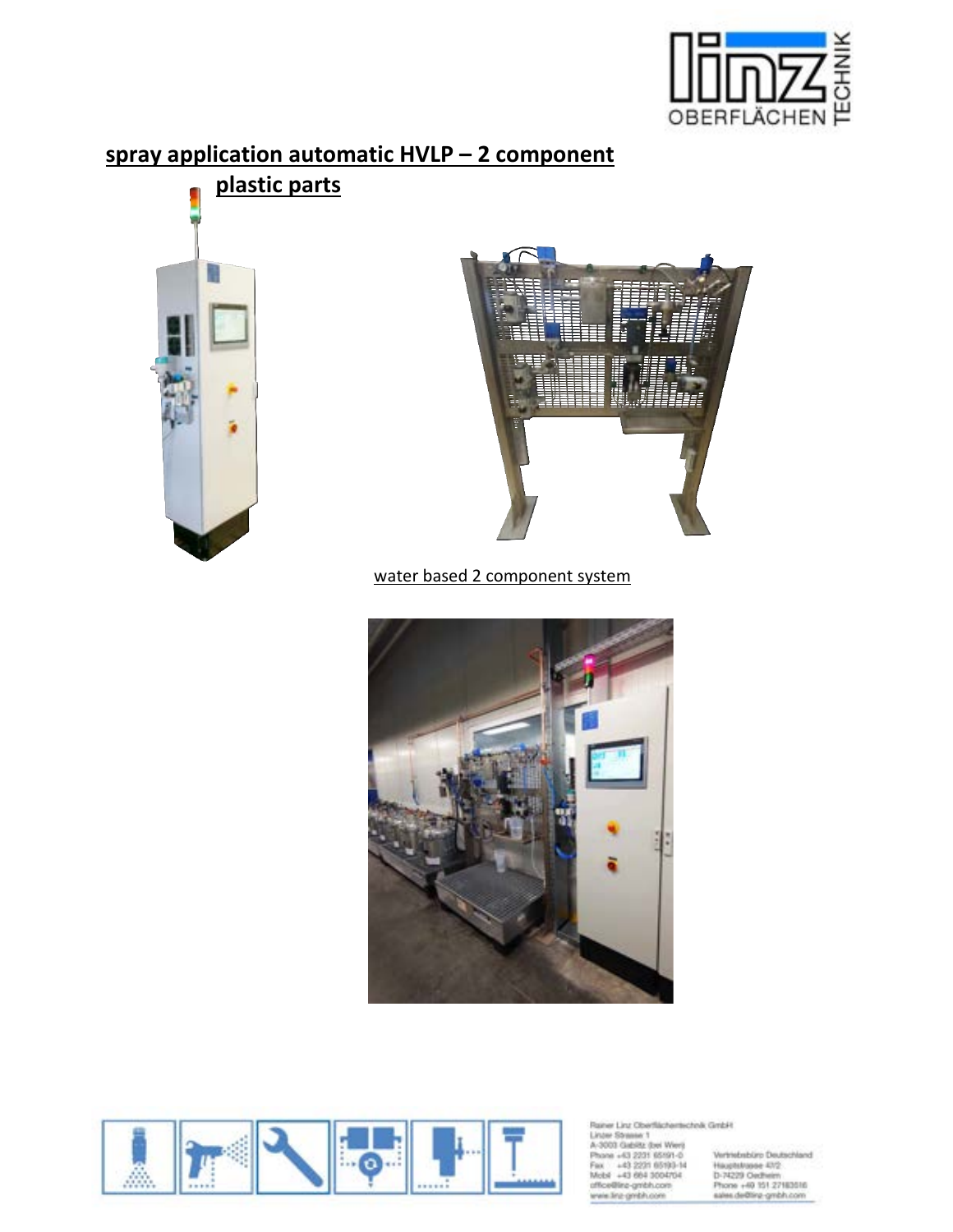

# **metering and dispensing, single-component or multi-component materials**

1 component glue dosing by gear pump

glue dosing line, controlled by Siemens S7



glue line



dosing pump 50 cc





sher Linz Oberflächertscholk GmbH Linter Stressor 1 A-3003 Gabiltz (bei Werp hone +63 2231 65191-0 +43 2231 65193-14<br>+43 664 3004704 re-gmbh.com ne ambh.co

Vertriebsbüro Deutschland Hauphtrasse 472<br>D-74229 Oedheim Phone +49 151 27183516<br>sales de@linz-gmbh.com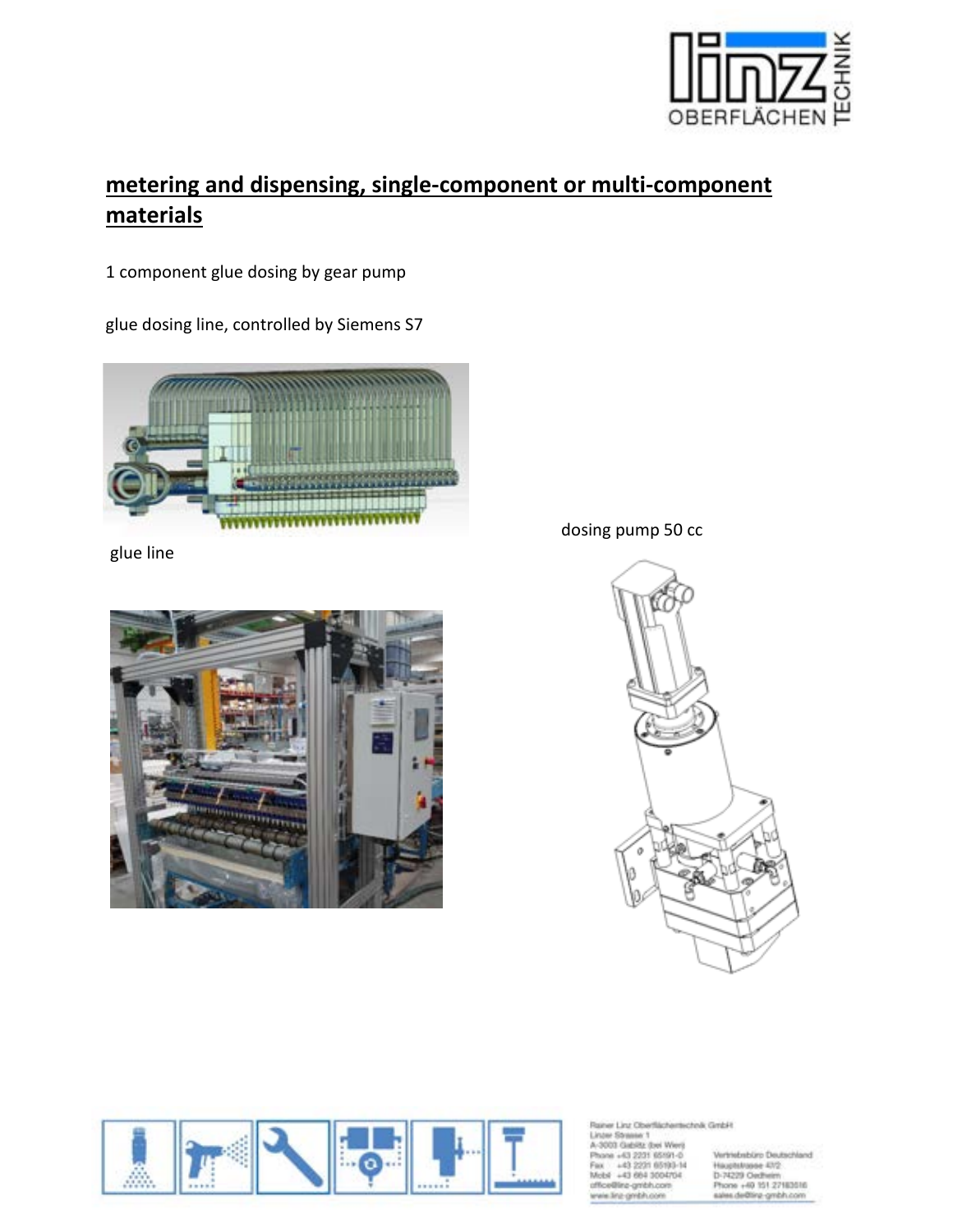

# **application 2 component PU glue**

2 component PU glue gun MP\_10H





2 component PU glu automatic gun MP\_10A



**dosing station for low viscosity material**



# **Equipment for mixing and dosing applications**



er Linz Oberflächertechnik GmbH **Christian 1** drills (but Went 43 2231 65191-0 100108-020 ėh 43 664 3004704

Vertriebsbüro Deutschland Hauptstrasse 47/2<br>D-74229 Oecheim Phone +49 151 27183516<br>sales de@inz-gmbh.com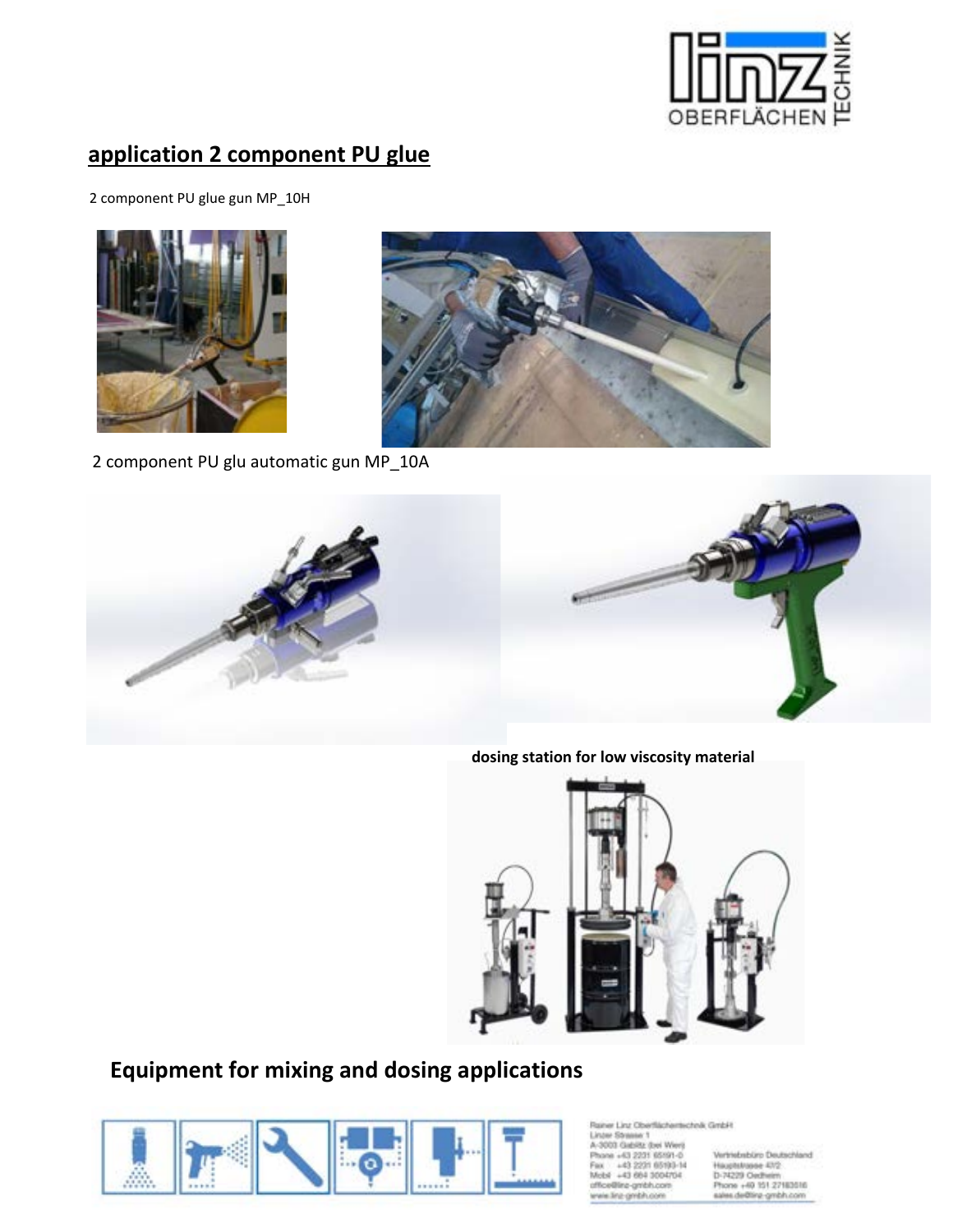

change over vavles high pressure **Serie RIB Multi-mixing head MB-70** different combination possilbe







 **multi mixing head MP-07** 7 colour ports

**injection / dosing vavles**  with different outlet system verschiedenen



different nozzle sizes and design



different static mixer





**mixing bloc VBK-10 (different combination possible)**

iner Linz Oberflächertscholk GmbH **Joseph Schoolse 1 Edito** (bed West 43 2231 65191-0 **HOST ARTIST LAB** a5i. 43 664 3004704

Vertriebsbüro Deutschland Hauptstrasse 47/2<br>D-74229 Oecheim Phone +49 151 27183516<br>sales de@inz-gmbh.com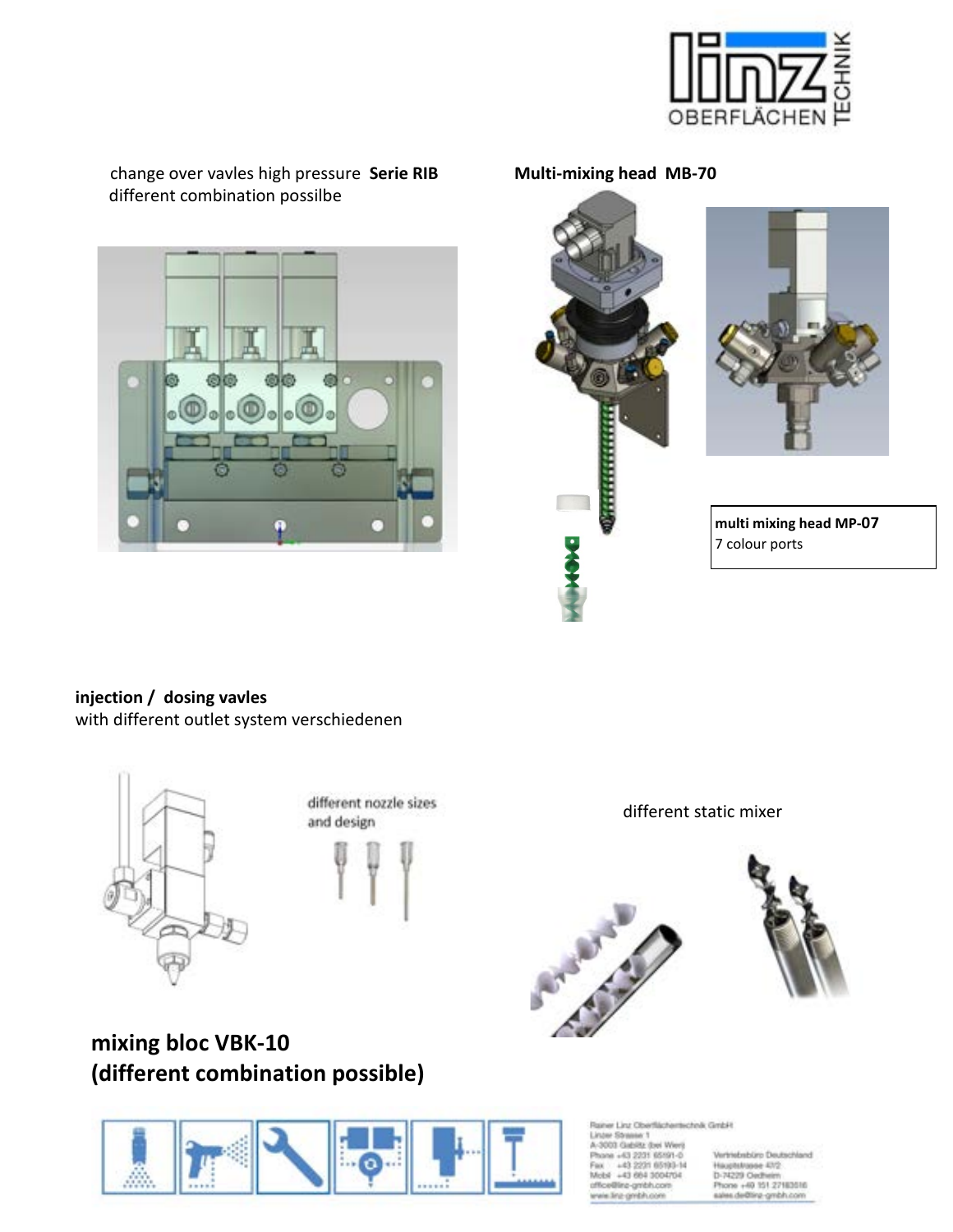

# **single chanel bloc system**



#### **2 C mixing block (paint supply port selectable)**

- compact design and great performance
- excellent rinsing properties
- with not-retur valve on the components
- selectabele with solvent connection for  $A + B$  components
- material pressure max. 5 bar (depending on the valve)
- valve seats and valve needles in stainless steel or hard metal
- different valve seat diameter



**paint mixing bloc VBK-08 2 chanel bloc version VBK-08**



sher Linz Oberflächertechnik GmbH Linzan Stressor 1 3003 Gabiltz (bei Wert) phe +63 2231 65191-0 43, 2031 65193-14 43 664 3004704 a-ambh.com

Vertriebsbüro Deutschland Hauptstrasse 47/2<br>D-74229 Oedheim Phone +40 151 27183516<br>sales de@linz-gmbh.com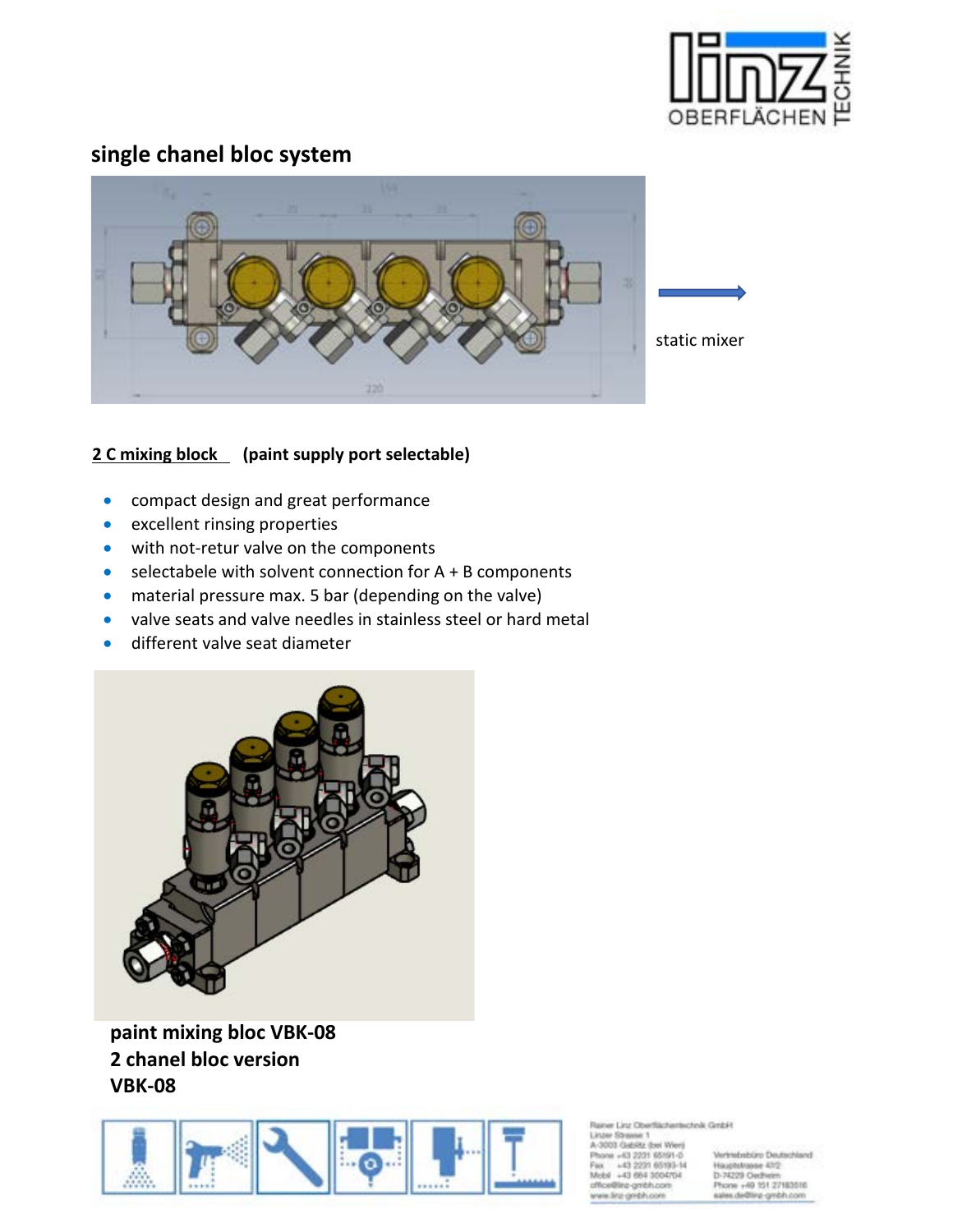



#### **2 C mixing bloc (paint point selectable)**

- compact design and great performance
- excellent rinsing properties
- with not-retur valve on the components
- selectabele with solvent connection for A + B components
- material pressure max. 5 bar (depending on the valve)
- valve seats and valve needles in stainless steel or hard metal
- different valve seat diameter

# **NOTES:**



ww Linz Oberflächertscholk GmbH Linzan Stressor 1

3003 Gabiltz (bei Wert) hane +63 2231 65191-0 43 2231 65103-14 43 664 3004704 re-gmbh.com a-centrin.co

Vertriebsbüro Deutschland Hauptstrasse 47/2<br>D-74229 Oedheim Phone +40 151 27183516<br>sales de@linz-gmbh.com